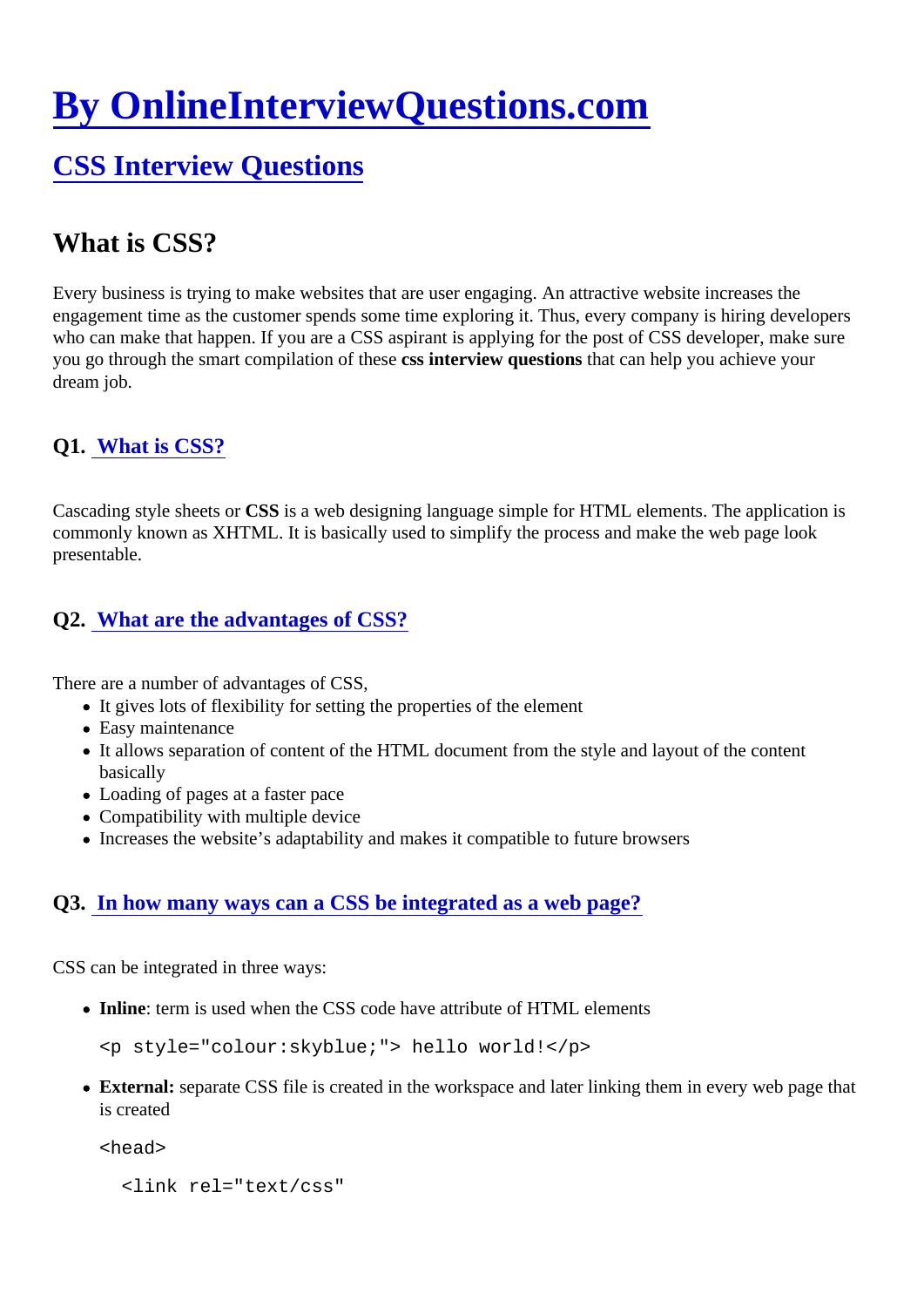```
href="your_CSS_file_location"/>
```
</head>

• Internal: the head element of the web page has internal CSS implemented in it

```
<head>
```
<style>

p{

color:lime;

background-color:black;

}

</style>

```
</head>
```
# Q4. [What benefits and demerits do External Style Sheets hav](https://www.onlineinterviewquestions.com/what-benefits-and-demerits-do-external-s/)e?

The advantages of External Style sheets are:

- The style of several documents can be controlled from site by using them.
- Multiple HTML elements can have many documents, where classes can be created.
- To group styles in complex situations, selector and grouping methods are used.

Demerits of external css are as follows:

- Extra download is needed to import documents having style information.
- To render the document, the external style sheet should be loaded.
- Not practical for small style definitions.

# Q5. [Discuss the merits and demerits of Embedded Style Shee](https://www.onlineinterviewquestions.com/discuss-the-merits-and-demerits-of-embed/)ts?

There are several merits and demerits of embedded style sheets: Merits of Embedded Style Sheets:

- Multiple tag types can be created in a single document.
- Styles, in complex situations, can be applied by using Selector and Grouping methods.
- Extra download is unnecessary.

Demerits of Embedded Style Sheets:

Multiple documents cannot be controlled.

# Q6. [What is CSS Box Model and what are its elements](https://www.onlineinterviewquestions.com/what-is-css-box-model-and-what-are-its-e/)?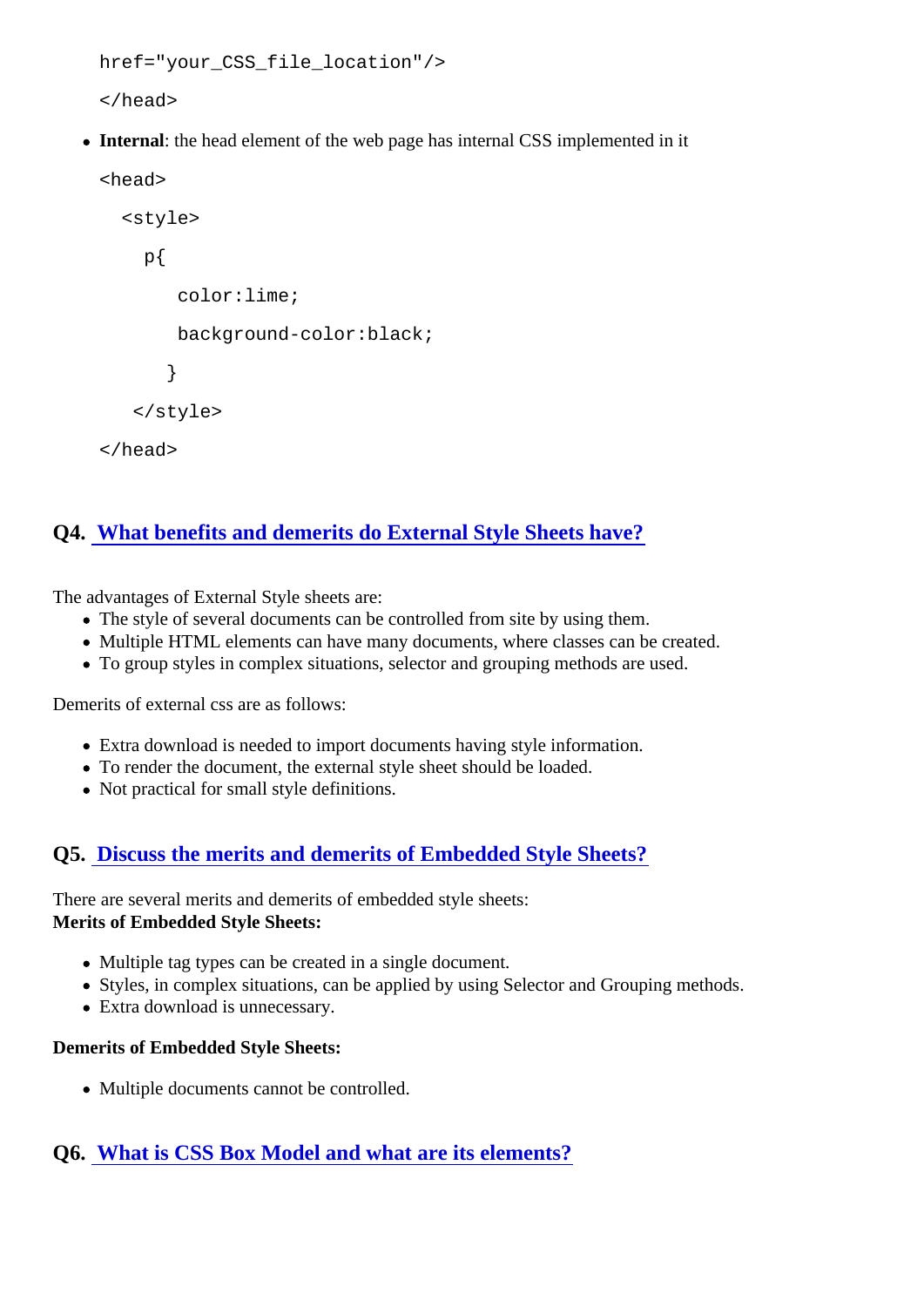The CSS box defines the design and the layout of elements of CSS. The several elements are:

Margin : transparent area outside border Border: the padding and content option with a border around it is shown. Padding: Space is around content. Padding is transparent. Content: box where text and images appear. e.g.:

div{ width: 300px; border: 25px solid yellow; padding: 25px; margin: 25px; }

#### Q7. [What is the purpose of the z-index and how is it used](https://www.onlineinterviewquestions.com/what-is-the-purpose-of-the-z-index-and-h/)?

The z-index helps specify the stack order of positioned elements that may overlap one another. The z-index default value is zero, and can take on either a positive or negative number.

An element with a higher z-index is always stacked above than a lower index.

Z-Index can take the following values:

- Auto: Sets the stack order equal to its parents.
- Number: Orders the stack order.
- Initial: Sets this property to its default value (0).
- Inherit: Inherits this property from its parent element.

#### Q8. [What are the benefits of CSS sprites](https://www.onlineinterviewquestions.com/what-are-the-benefits-of-css-sprites/)?

Benefits of using CSS sprites are

- It is a technique where one has a large image containing a set of small images. Those images can b broken down with the help of CSS to disintegrate into multiple images.
- It helps large images or pages to load faster hence, saving a lot of time. It cuts back HTTP requests. is also flexible over website's layout and design.
- The concept of CSS sprites is used to reduce the loading time for a web page because it combines to various small images into one image. It reduces the number of http requests and hence the loading time.

#### Q9. [How can you integrate CSS on a web pag](https://www.onlineinterviewquestions.com/how-can-you-integrate-css-on-a-web-page/)e?

CSS can be integrated in three ways:

• Inline: term is used when the CSS code have attribute of HTML elements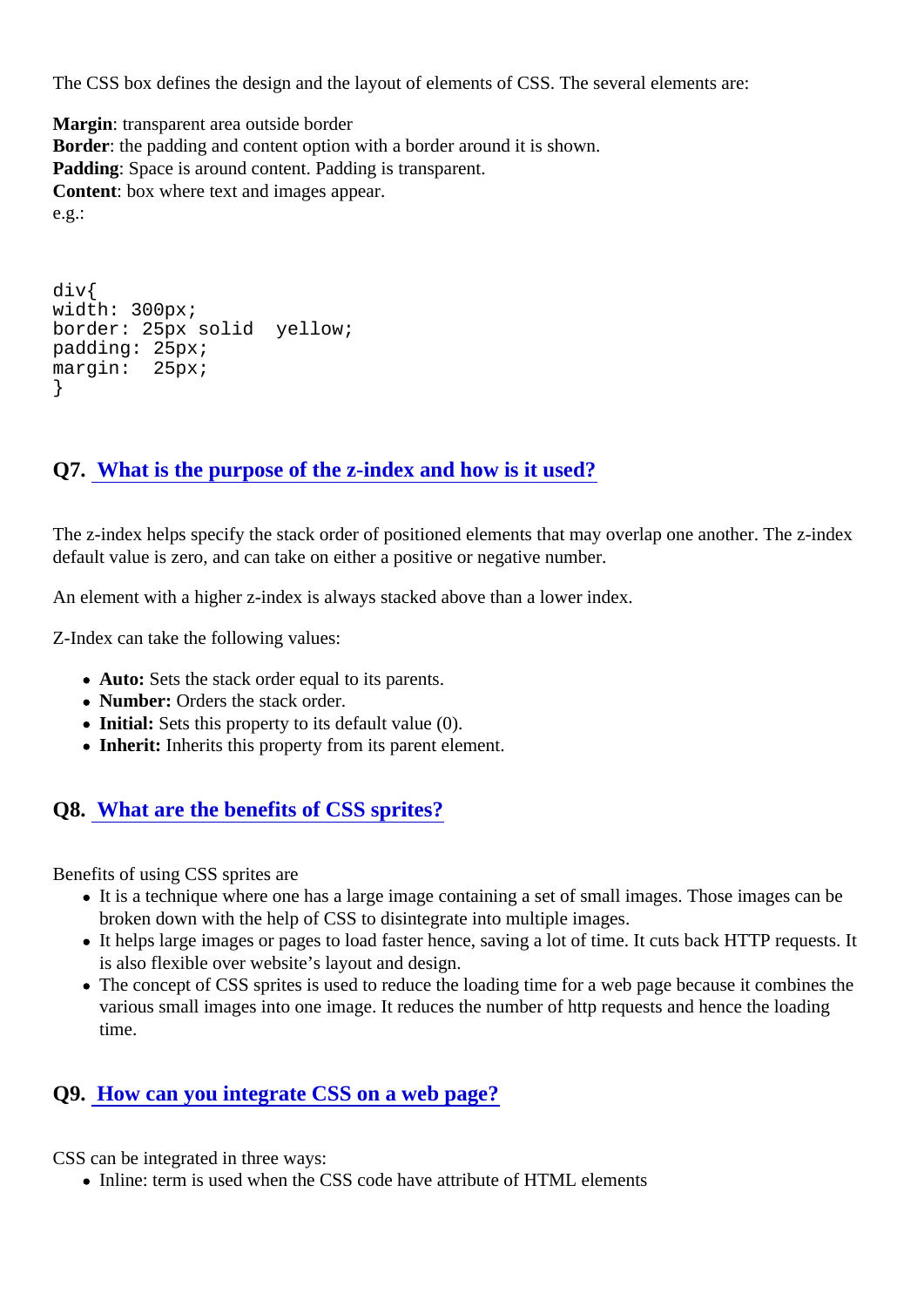<p style="colour:skyblue;"> My Sky!</p>

• External: separate CSS file is created in the workspace and later linking them in every web page that created

<head>

<link rel="text/css" href="your\_CSS\_file\_location"/>

</head>

• Internal: the head element of the web page has internal CSS implemented in it

<head>

 <style> p{

color:lime;

background-color:black;

```
 }
</style>
```
</head>

## Q10. [Compare RGB values with Hexadecimal color codes](https://www.onlineinterviewquestions.com/compare-rgb-values-with-hexadecimal-colo/)?

A color can be specified in two ways:

- A color is represented by 6 characters i.e. hexadecimal color coding. It is a combination of numbers and letters and is preceded by #. e.g.: g {color: #00cjfi}
- A mixture of red, green and blue represents a color. The value of a color can also be specified.

 $e.q.:$  rgb $(r,q,b):$ 

In this type the values can be in between the integers 0 and 255. rgb(r%,g%,b%): red, green and blue percentage is shown.

# Q11. [Enlist the various Media types used](https://www.onlineinterviewquestions.com/enlist-the-various-media-types-used/)?

Different media has different properties as they are case insensitive. They are:

- Aural for sound synthesizers and speech
- $\bullet$  Print gives a preview of the content when printed
- Projection- projects the CSS on projectors.
- Handheld- uses handheld devices.
- Screen- computers and laptop screens.

### Q12. [What is Pseudo-elements](https://www.onlineinterviewquestions.com/what-is-pseudo-elements/)?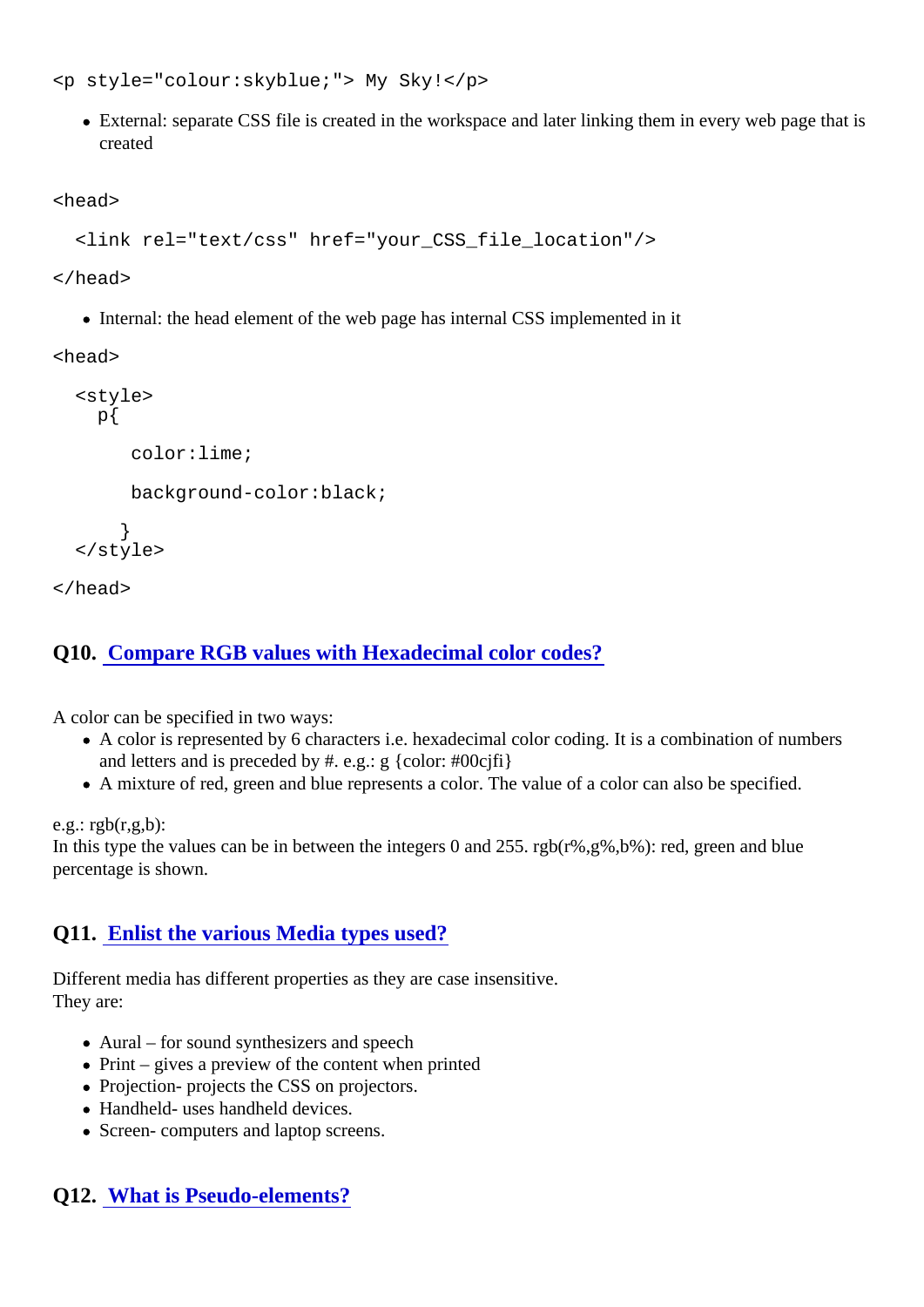Pseudo-elements are keyword added to the selector that allows one o style a specific part of the selected element. CSS is used to apply styles in HTML mark-up. In some cases when extra mark-up or styling is not possible for the document, then there is a feature available in CSS known as pseudo-elements. It will allow extra mark-up to the document without disturbing the actual document. It can be used for;

- 1. To style the first letter, line or element
- 2. To insert a content

**Syntax** 

Selector: :pseudo-element {

property1 :value; property2 :value;

}

#### Q13. [What is the usage of Class selecto](https://www.onlineinterviewquestions.com/what-is-the-usage-of-class-selector/)r?

A name preceded by a full stop is considered as a class selector in CSS. Selectors that are unique to a specific style, are called CLASS selectors. Declaration of style and association with HTML can be made through this. An ID identifies a single element whereas a class identifies more than one element.

Syntax for the class selector:

Classnameit can be A-Z, a-z or digits.

.top {font: 14em ;} //class selector <Body class= "top"> //this class is associated with element </body>

#### Q14. [Enlist the various fonts' attributes?](https://www.onlineinterviewquestions.com/enlist-the-various-fonts-attributes/)

They are:

- Font-style
- Font-variant
- Font-weight
- Font-size/line-height
- Font-family
- Caption
- $\bullet$  Icon

### Q15. [Comment on the Case-sensitivity of CSS](https://www.onlineinterviewquestions.com/comment-on-the-case-sensitivity-of-css/) ?

Basically it is not case sensitive but the class names are considered as case sensitive in HTML 4.01 nevertheless font families, URL's of images, etc is. Only when XML declarations along with XHTML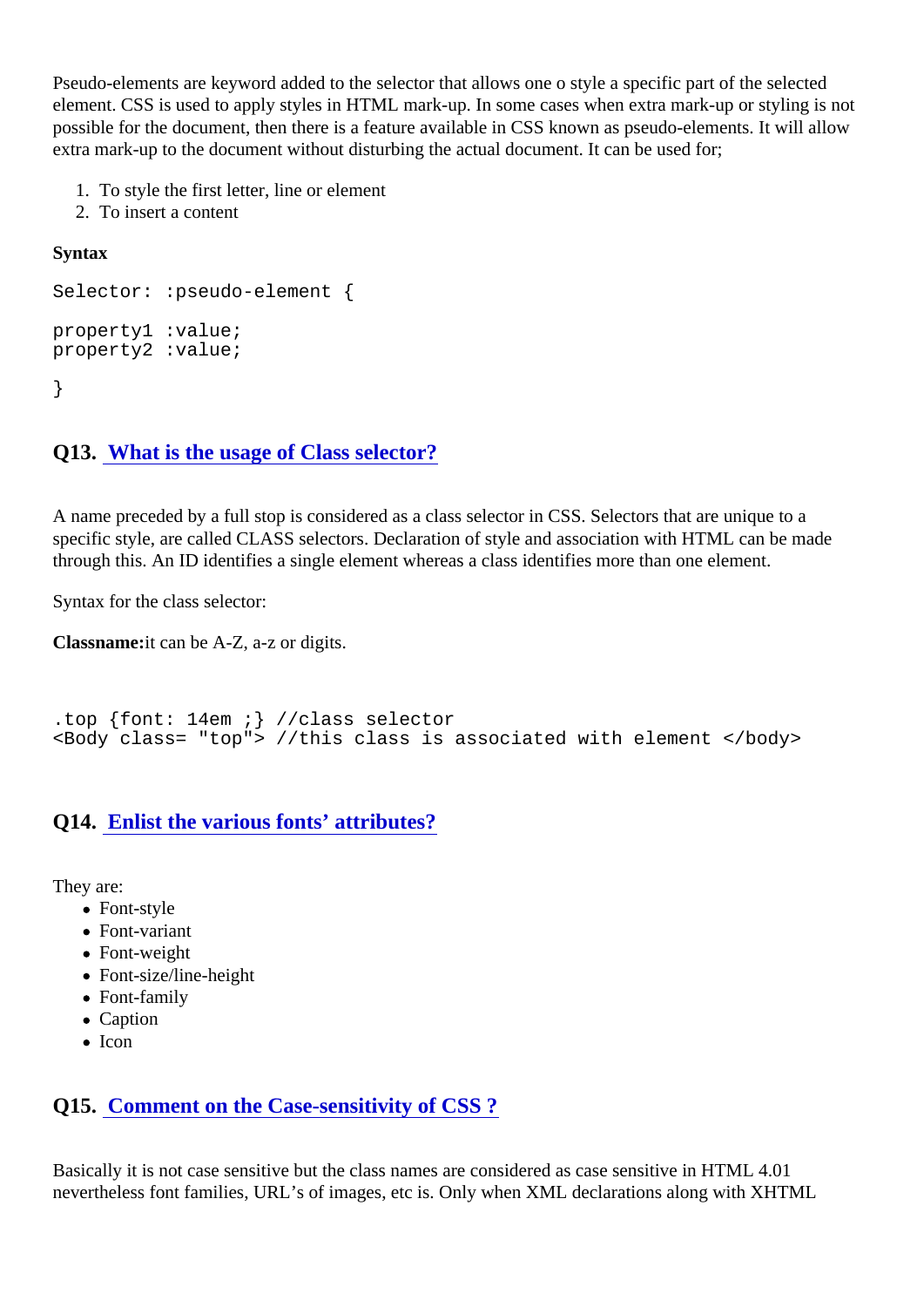DOCTYPE are being used on the page, CSS is case -sensitive.

# Q16. [Enlist the media types CSS allows](https://www.onlineinterviewquestions.com/enlist-the-media-types-css-allows/)?

Media is one of the most important features of CSS. The media renders the design and customization of documents. By applying media control over the external style sheets, they can be retrieved and used by loading it from the network. Some of the media types are:

- $\bullet$  All for all devices
- Aural speech synthesizers
- Braille feedback devices
- Embossed paged braille printers
- Handheld typically small screen, limitation of bandwidth
- Projection basically for projectors
- $\bullet$  Tv television type devices
- Screen color computer screens

# Q17. [Differentiate logical tags from physical tags?](https://www.onlineinterviewquestions.com/differentiate-logical-tags-from-physical/)

There are several pointers that make local tags different from physical tags:

Physical Tags **Local Tags** Local Tags Physical tags are used to indicate how a particulargical tags are used to indicate by the visually character is to be formatted impaired and put emphasis on the text.

Physical tags are also referred to as presentational mark-up Logical tags are useless for appearances

Physical tags are newer versions Logical tags are old and concentrate on content

### Q18. [Differentiate Style Sheet concept from HTML?](https://www.onlineinterviewquestions.com/differentiate-style-sheet-concept-from-h/)

While HTML provides easy structure method, it lacks styling, unlike Style sheets. Moreover, style sheets have better browser capabilities and formatting options. CSS works better on bigger pages and as the page grow the benefits become more and more visible. HTML is basically for smaller pages. Due to modularity, CSS has become popular it makes the process simple and webpages more presentable and is not meant HTML alone.

### Q19. [Describe 'rule set'?](https://www.onlineinterviewquestions.com/describe-rule-set/)

It is an instruction that tells browser on how to render a specific element on the HTML page. It consists of selector with a declaration block that follows. Rule set: Selectors can be attached to other selectors to be identified by rule set.

It has two parts:

- Selector, e.g. R and
- Declaration block {text-indent: 11pt}